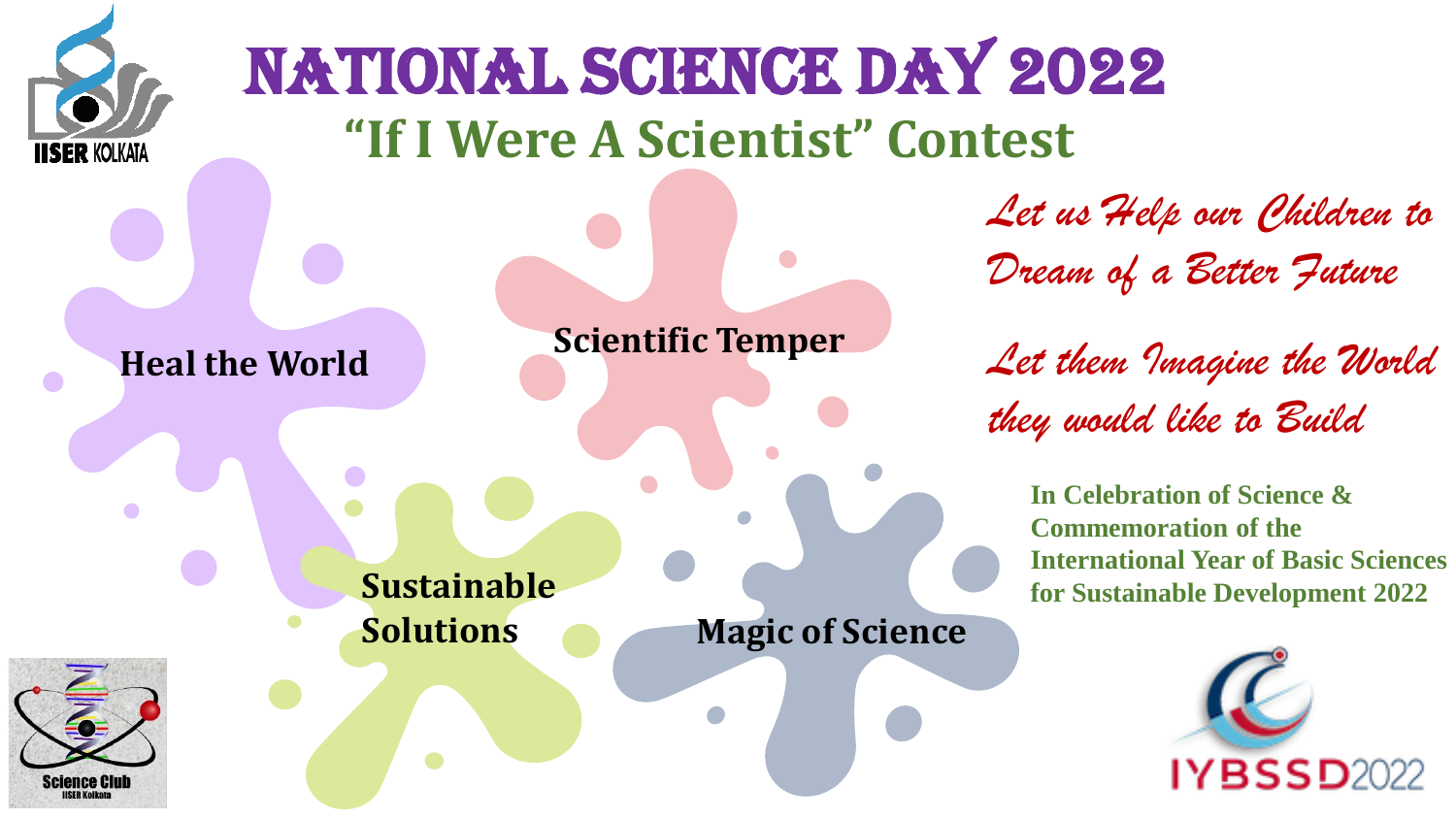**Here is your chance to Imagine what you could do IF YOU WERE A SCIENTIST!**

## **Drawing/Painting**

- ➢ **Create an artwork using any medium of your choice on the theme "If I Were A Scientist".**
- ➢ **Only one image can be submitted.**
- ➢ **You can add a title or tagline on your artwork, of not more that 10 words.**
- ➢ **Submit:**

<https://forms.gle/yzV1KMYXLxFPEj7s9>



## **Essay/Story Writing**

- ➢ **Write an essay or story on the topic "If I Were A Scientist".**
- ➢ **Word limits: Group A: 500 words; Group B: 750 words; Group C: 1000 words.**
- ➢ **Submit:**

<https://forms.gle/yzV1KMYXLxFPEj7s9>

**Last Date: 31st March 2022 National Contest Exciting Prizes International Panel of Judges**

**Think Science Think Sustainability Imagine, Indulge, Create!**